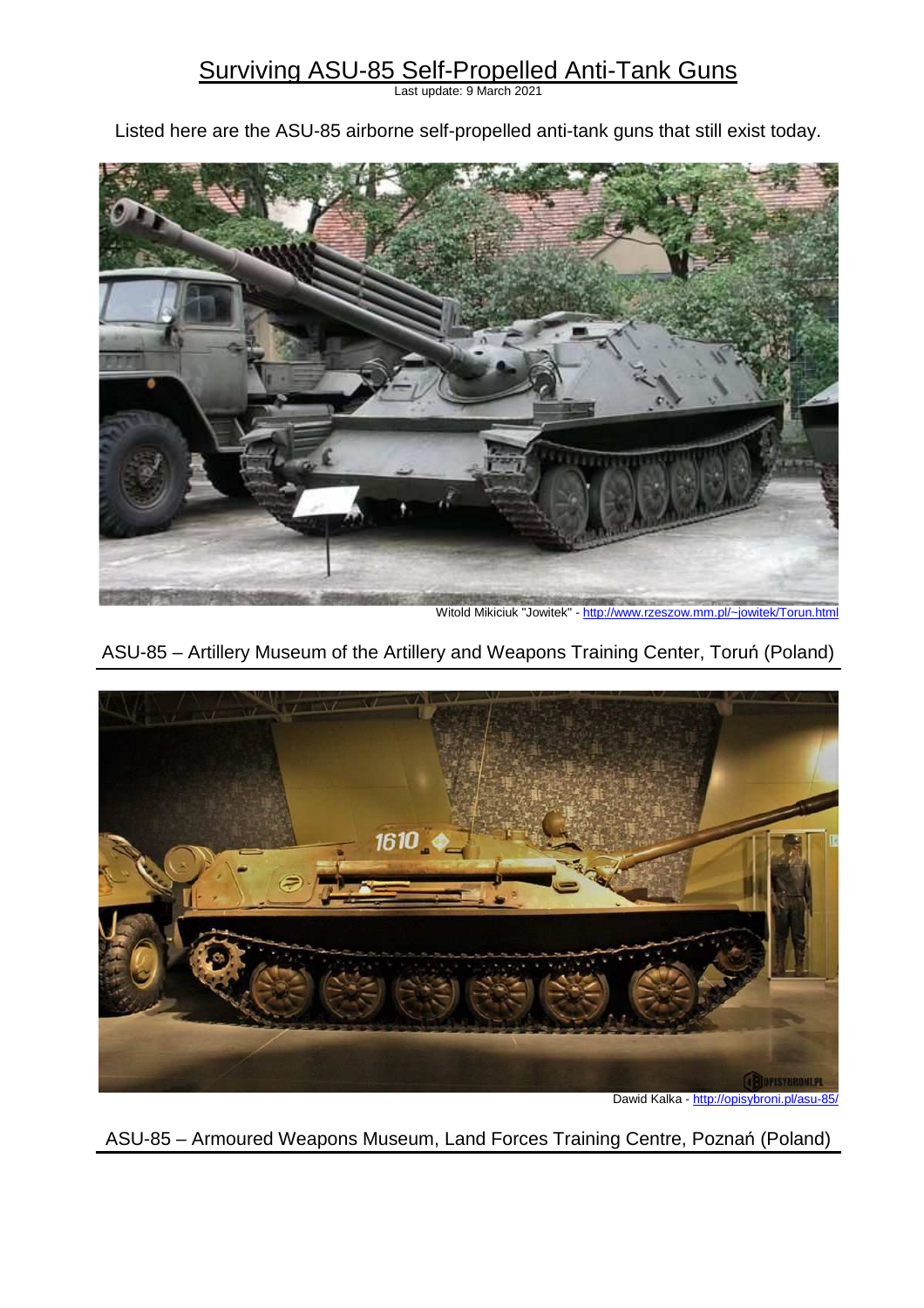

ASU-85 – Museum im. Orła Białego, Skarżysko-Kamienna (Poland)



Rafał Białecki, June 2008

ASU-85 – Polish Army Museum, Fort IX Czerniakowski, Warsaw (Poland)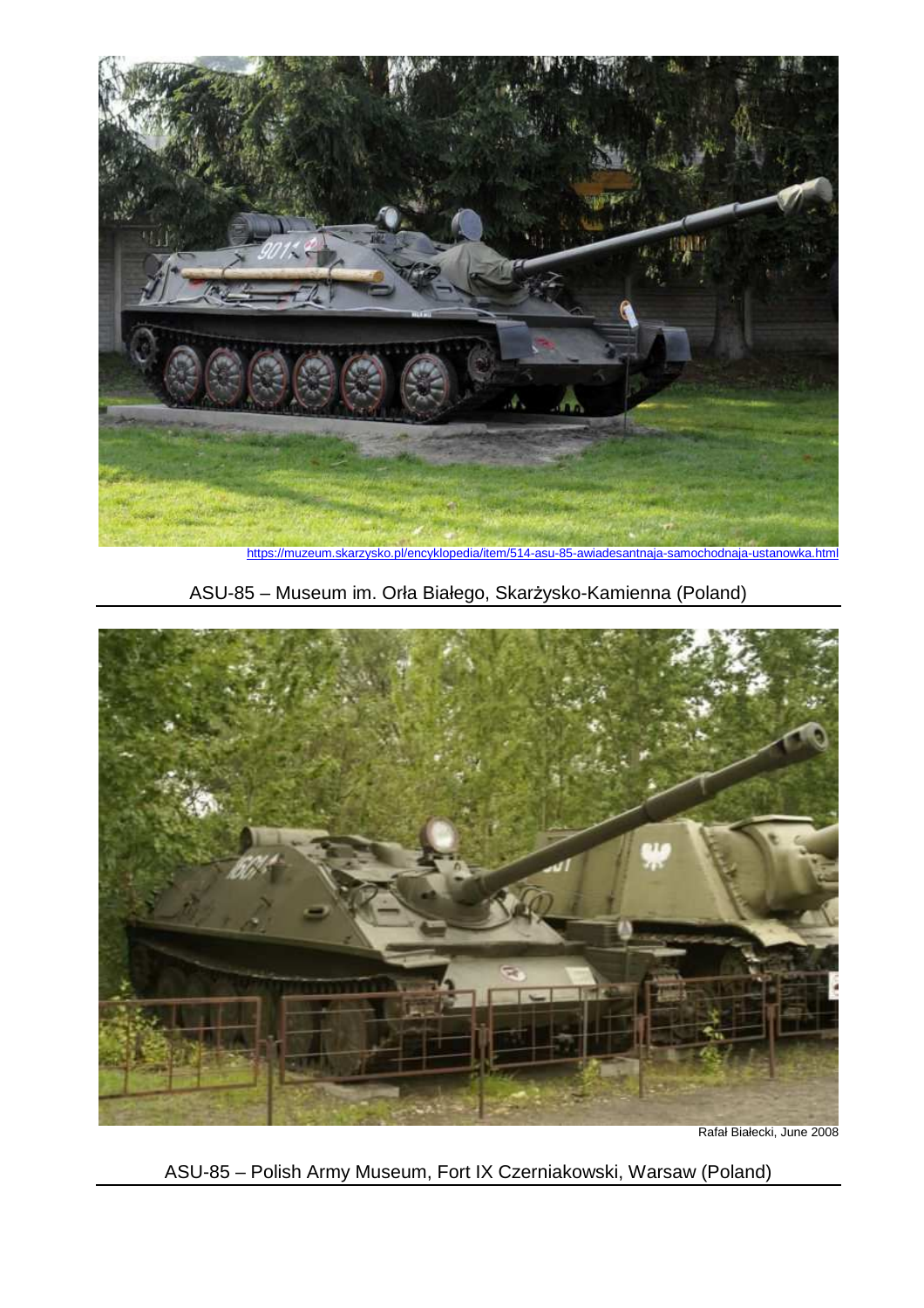

Łukasz Sambor "Polar", July 2004 - http://picasaweb.google.com/militarnemuzea/MuzeumOrAPolskiegoWKoObrzegu#

ASU-85 – Museum of Arms, Kolobrzeg (Poland)



http://14dappanc.wp.mil.pl/pl/15\_24.html

ASU-85 – Base of 14 Suwalski Dywizjon Artylerii Przeciwpancernej, Suwałki (Poland)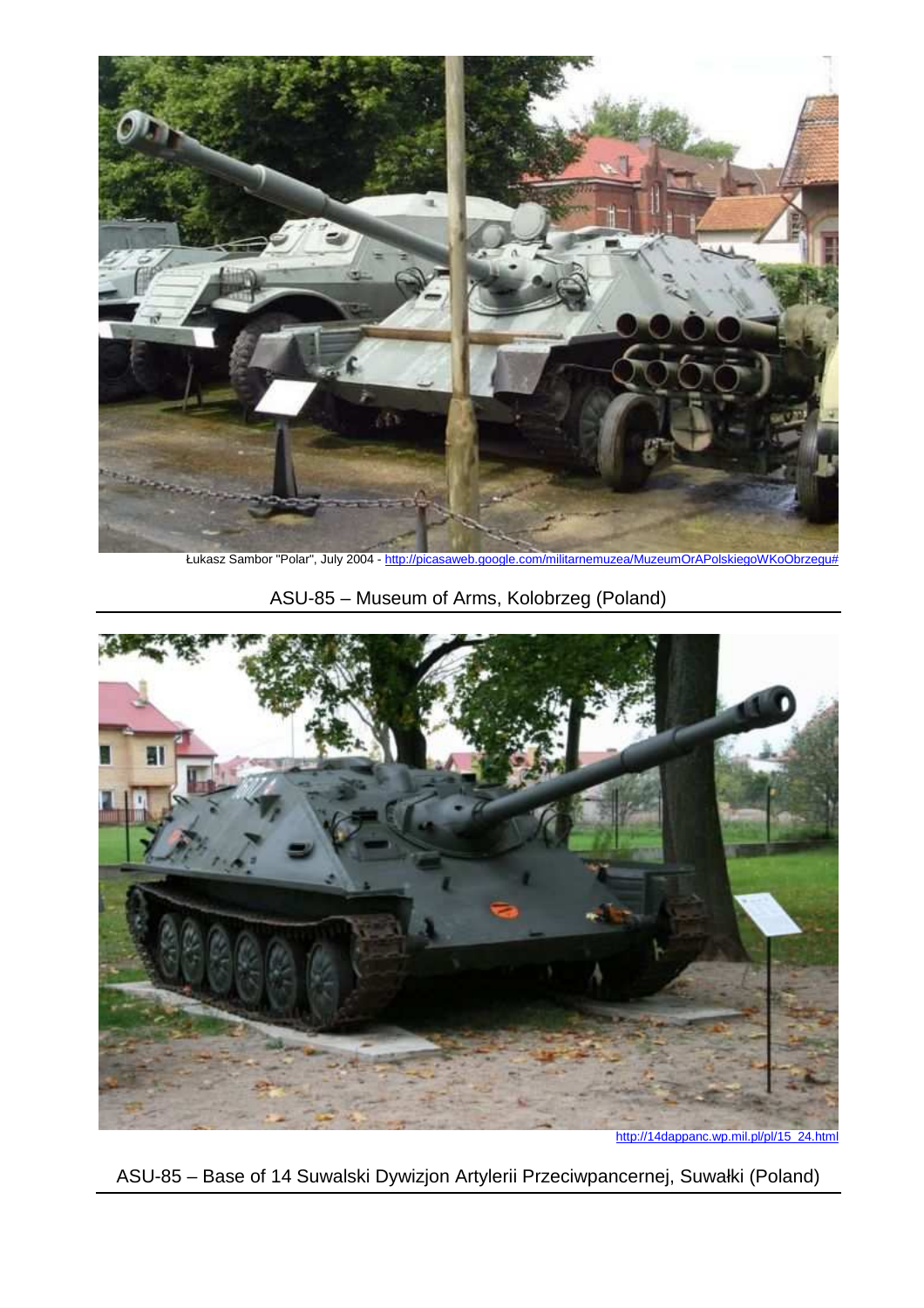

http://kloch4.livejournal.com/30344.html

ASU-85 – Miliatry Area, Voznesensk, Mykolaiv Oblast (Ukraine)



"iva" - http://www.kremenchug.ua/forum/post/58598.html

ASU-85 – Museum of Military Equipment in the Park of Peace, Kremenchuk, Poltava Oblast (Ukraine)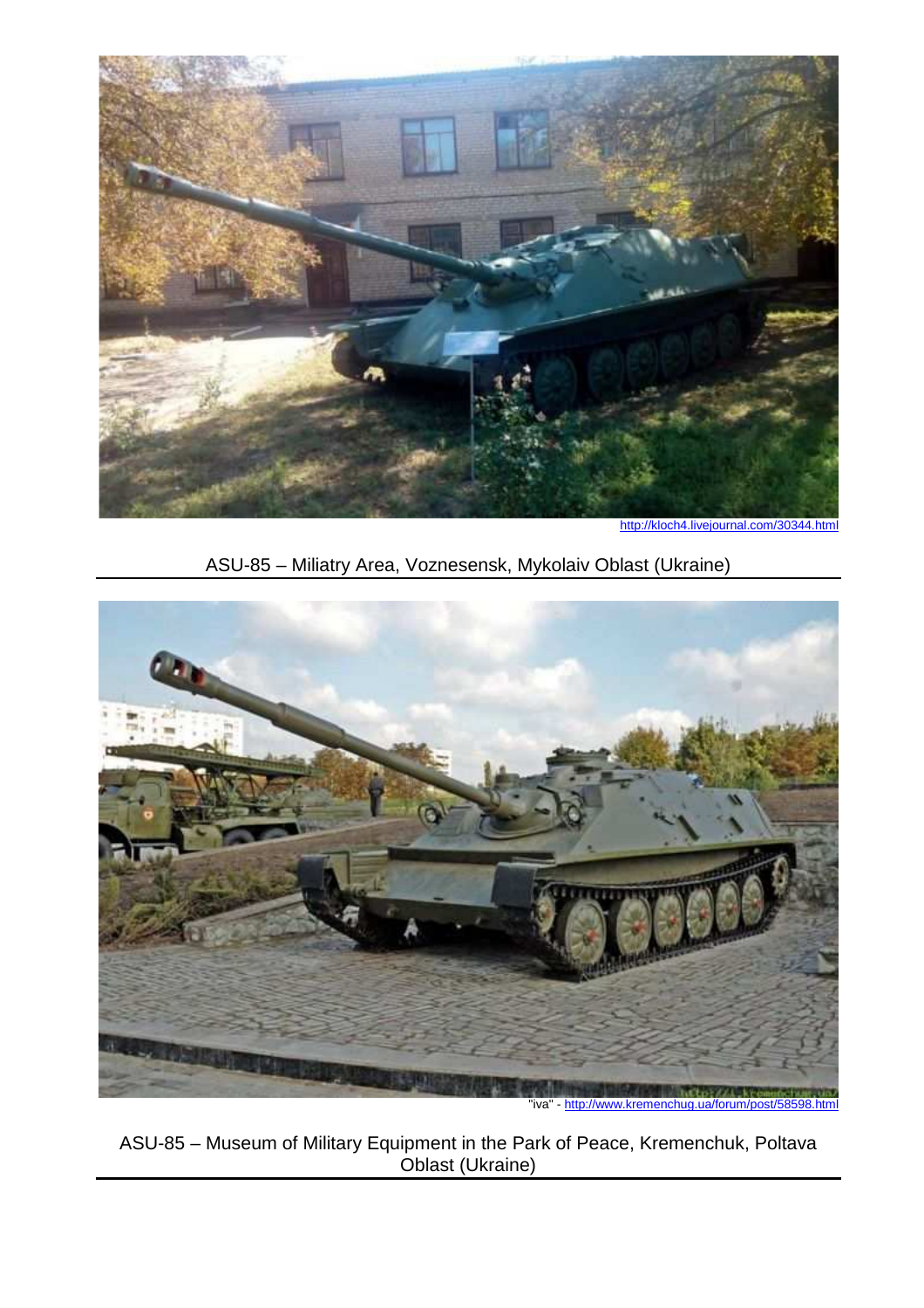

Vladimir Kubyakin - http://pomnite-nas.ru/mshow.php?GalleryID=1&s\_OID=6229

ASU-85 – Tarutino, Odessa Oblast (Ukraine)



ASU-85 – Kubinka Tank Museum, Moscow Oblast (Russia)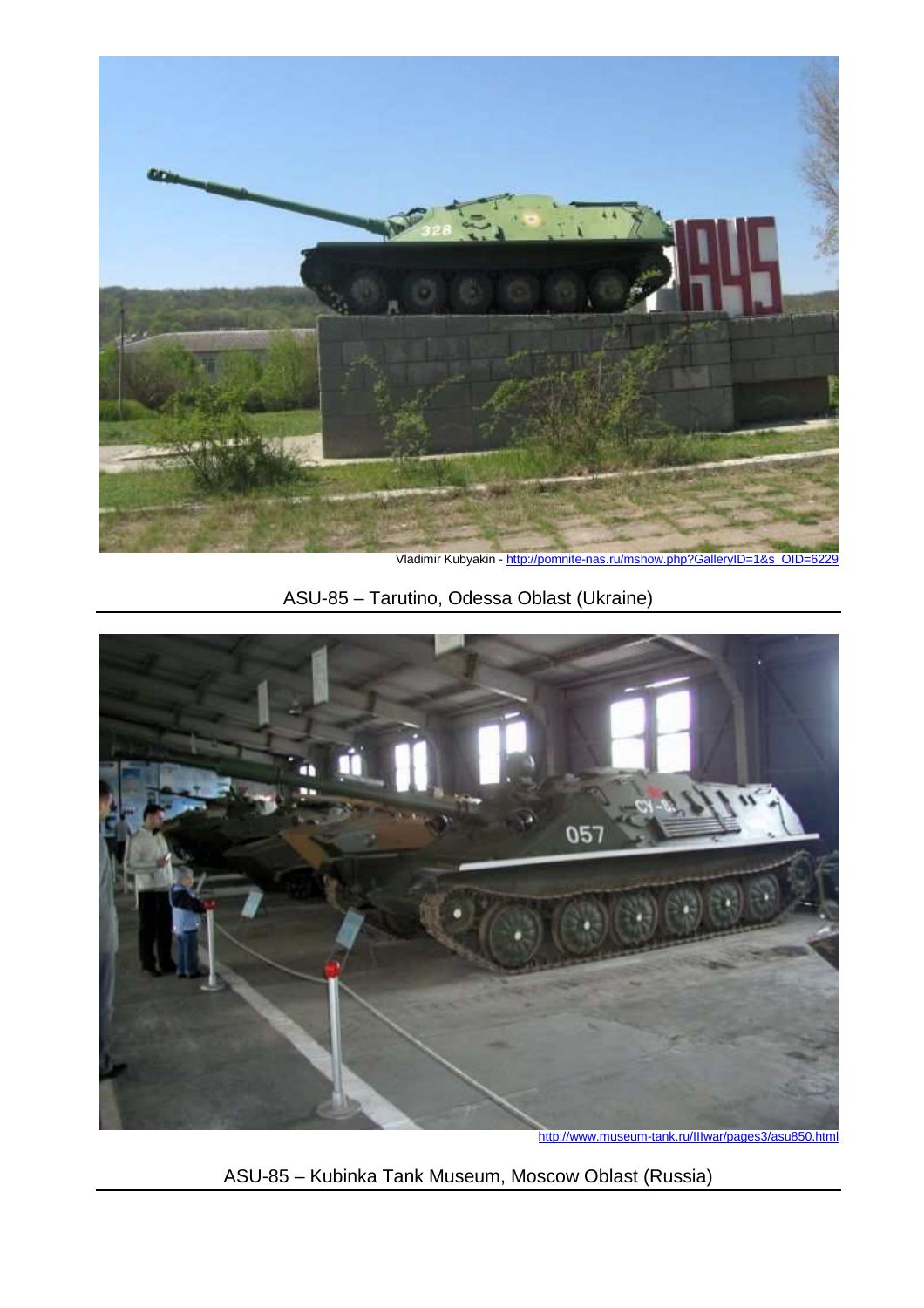

Facebook - Museum of the National Military History

ASU-85 – Museum of the National Military History, Padikovo, Moscow Oblast (Russia)



http://tankinlens.narod.ru/gal\_asu85\_1.htm

ASU-85 – Male Safonovo, Murmansk Oblast (Russia)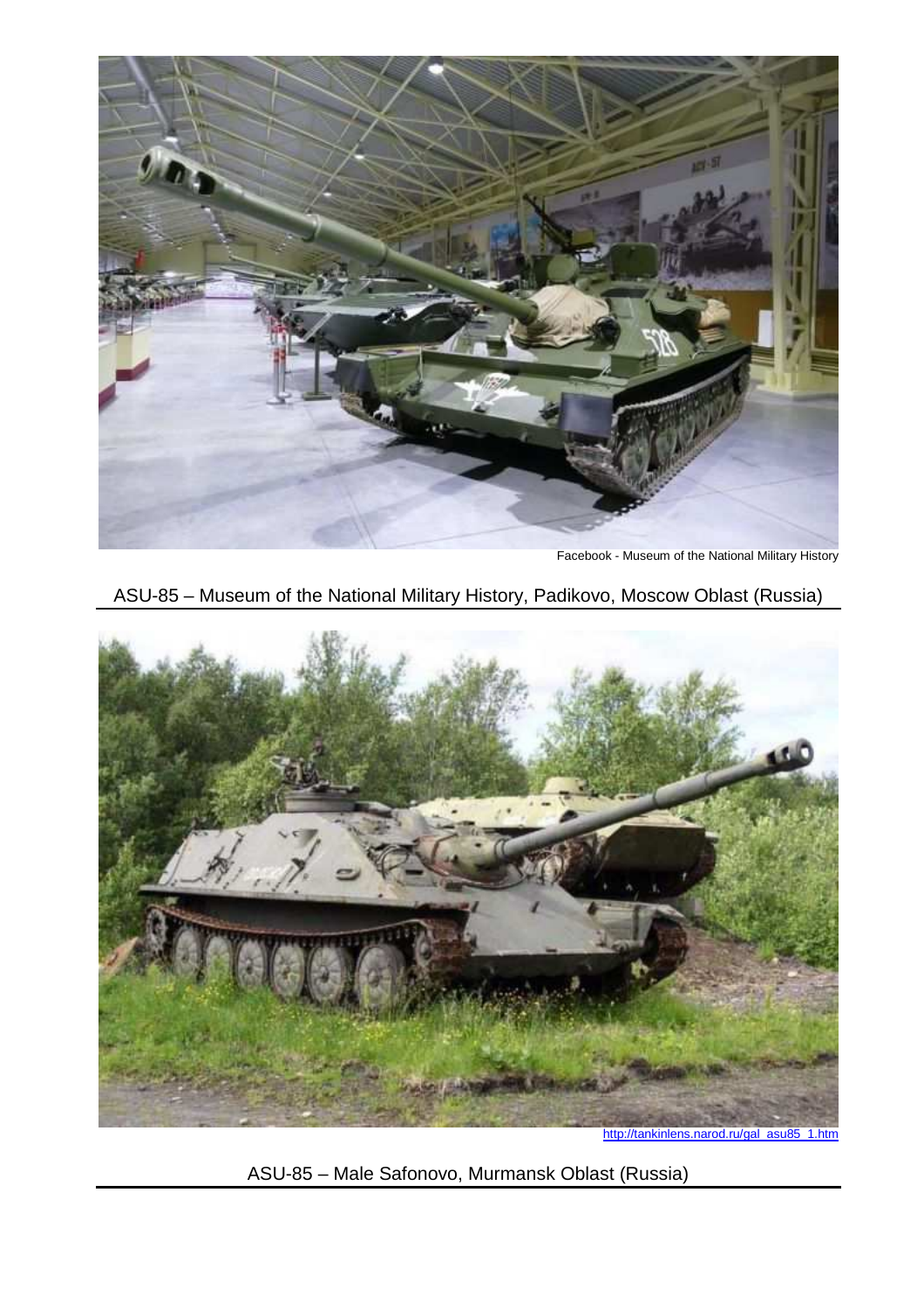

"Globtrotter" , March 2010 - http://avto-nomer.ru/newforum/index.php/topic/6948/

# ASU-85 – Omsk, Omsk Oblast (Russia)



ASU-85 – Omsk, Omsk Oblast (Russia)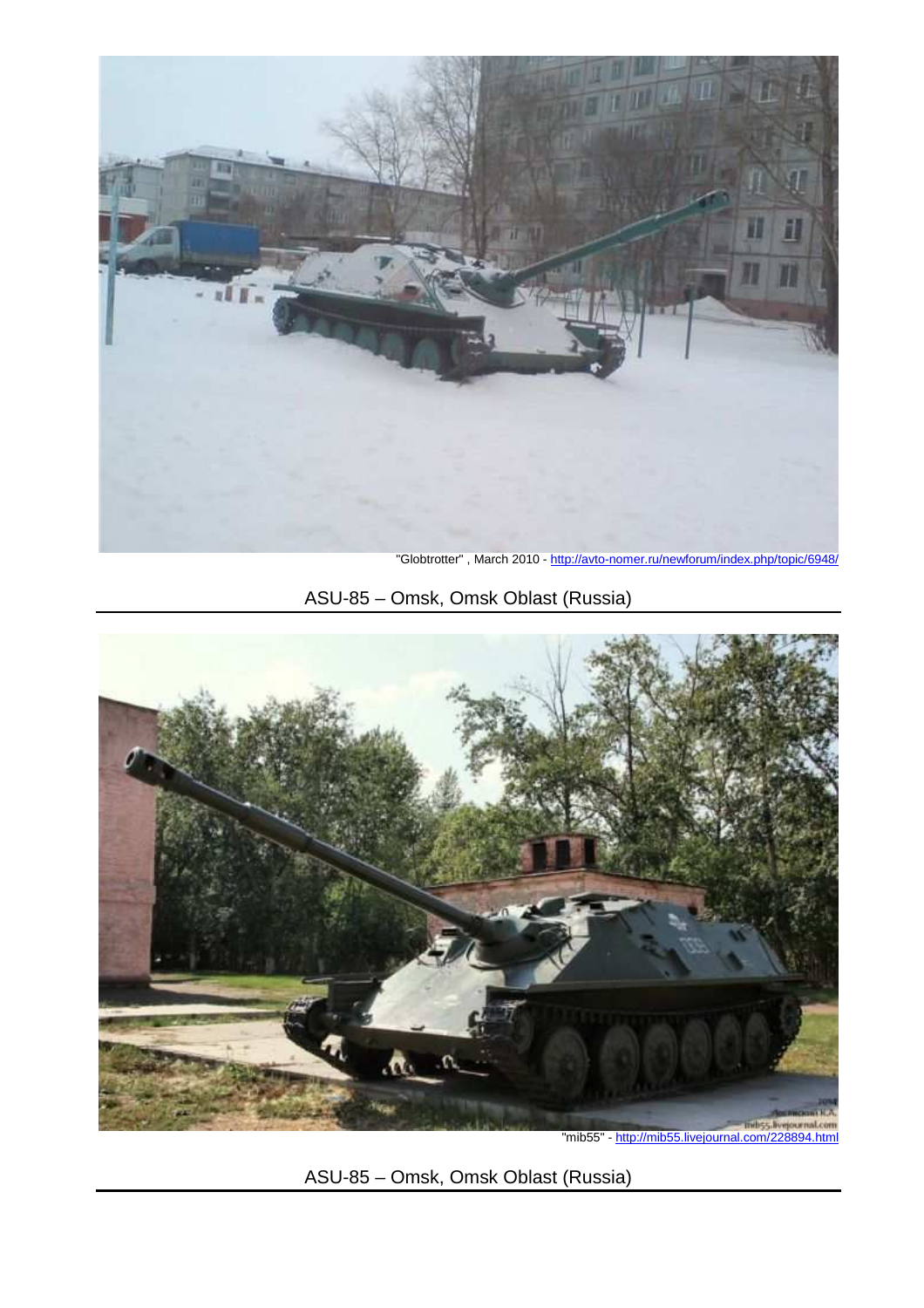

"starcom68" - http://starcom68.livejournal.com/61761.html

## ASU-85 – Military Area, Pskov, Pskov Oblast (Russia)



http://wikimapia.org/21108501/ru/%D0%A1%D0%B0%D0%BC%D0%BE%D1%85%D0%BE%D0%B4%D0%BD%D0%B0%D1%8F- %D0%B0%D1%80%D1%82%D0%B8%D0%BB%D0%BB%D0%B5%D1%80%D0%B8%D0%B9%D1%81%D0%BA%D0%B0%D1%8 F-%D1%83%D1%81%D1%82%D0%B0%D0%BD%D0%BE%D0%B2%D0%BA%D0%B0-%D0%90%D0%A1%D0%A3-85

ASU-85 – Military Area, Pskov, Pskov Oblast (Russia)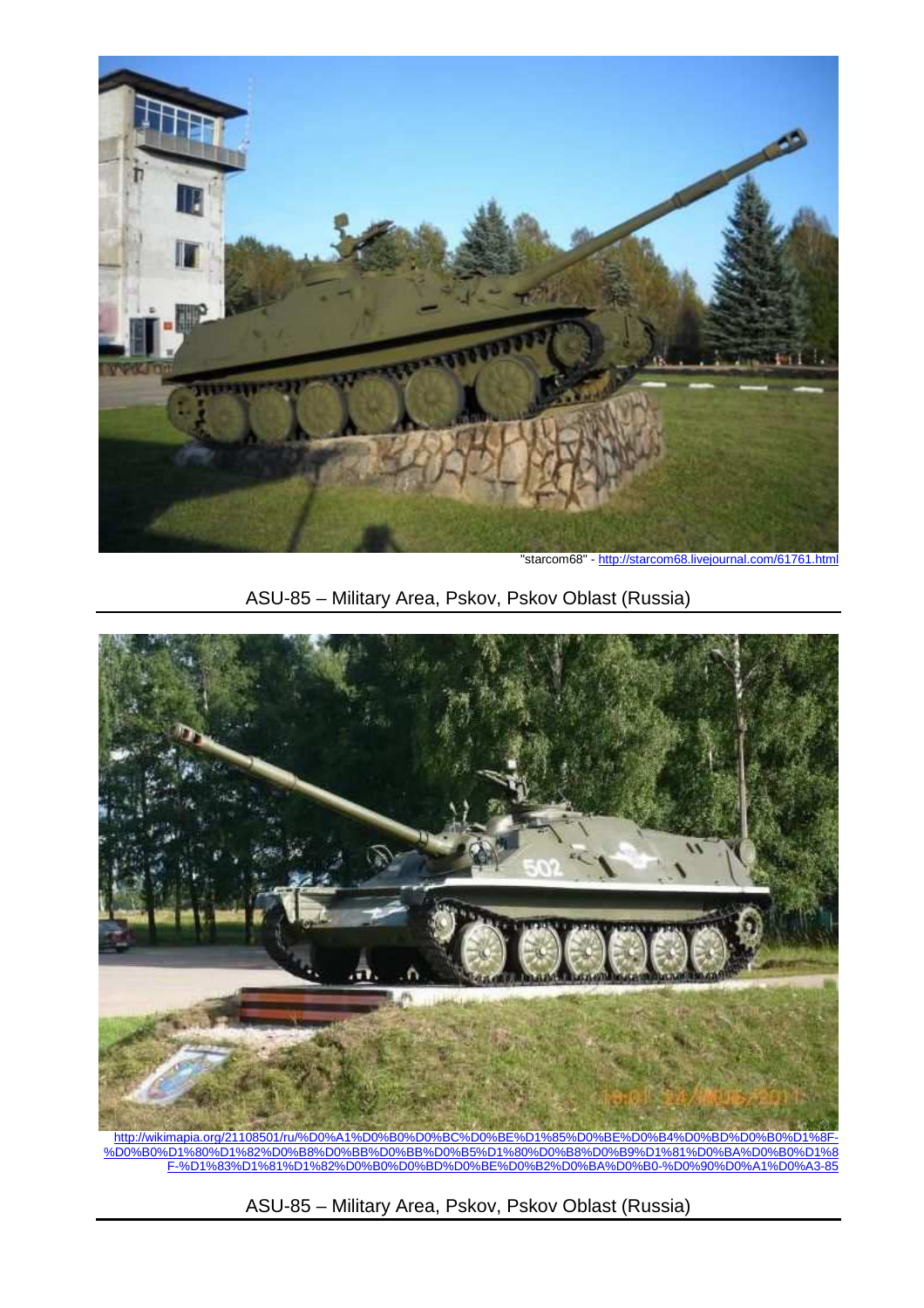

Roman Lazarev - http://vk.com/wall-50957736?q=%D0%B2%D0%B4%D0%B2&offset=40

### ASU-85 – Museum of Russian Airborne Troops, Ryazan, Ryazan Oblast (Russia)



https://zen.yandex.ru/media/manowaroff/riazan-chast-9--muzei-voorujeniia-i-voennoi-tehniki-vdv-prodoljenie-5dfb1cbcc05c7100ad12b6df

ASU-85 – Museum of Russian Airborne Troops, Ryazan, Ryazan Oblast (Russia)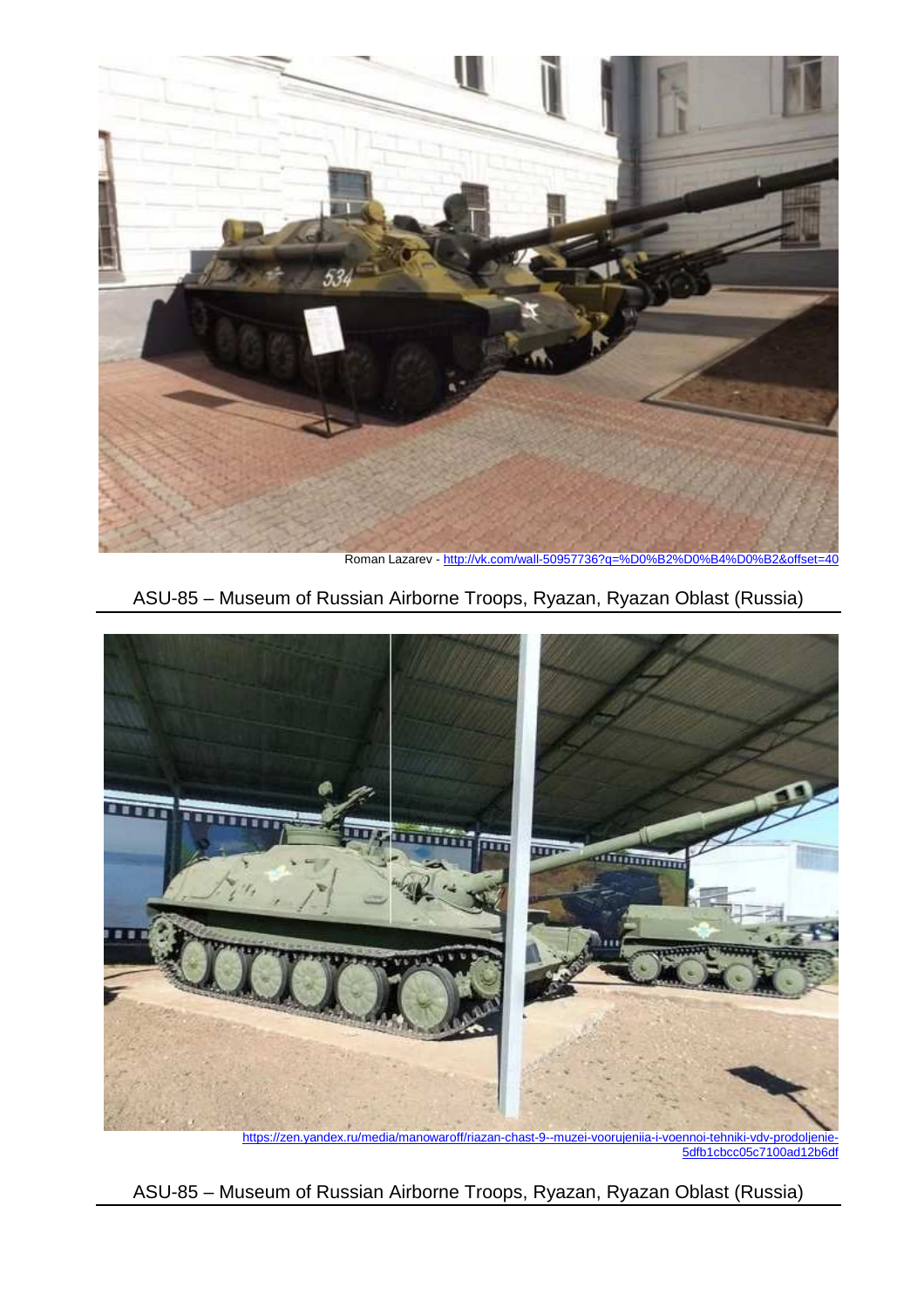

"Tu204fan" - http://forum.tanktastic.ru/index.php?/topic/73-%D0%B0

ASU-85 – Ishim, Tyumen Oblast (Russia)



"Kuzia" - http://nacekomie.ru/forum/viewtopic.php?f=28&t=2392&start=80

ASU-85 – Unknown location